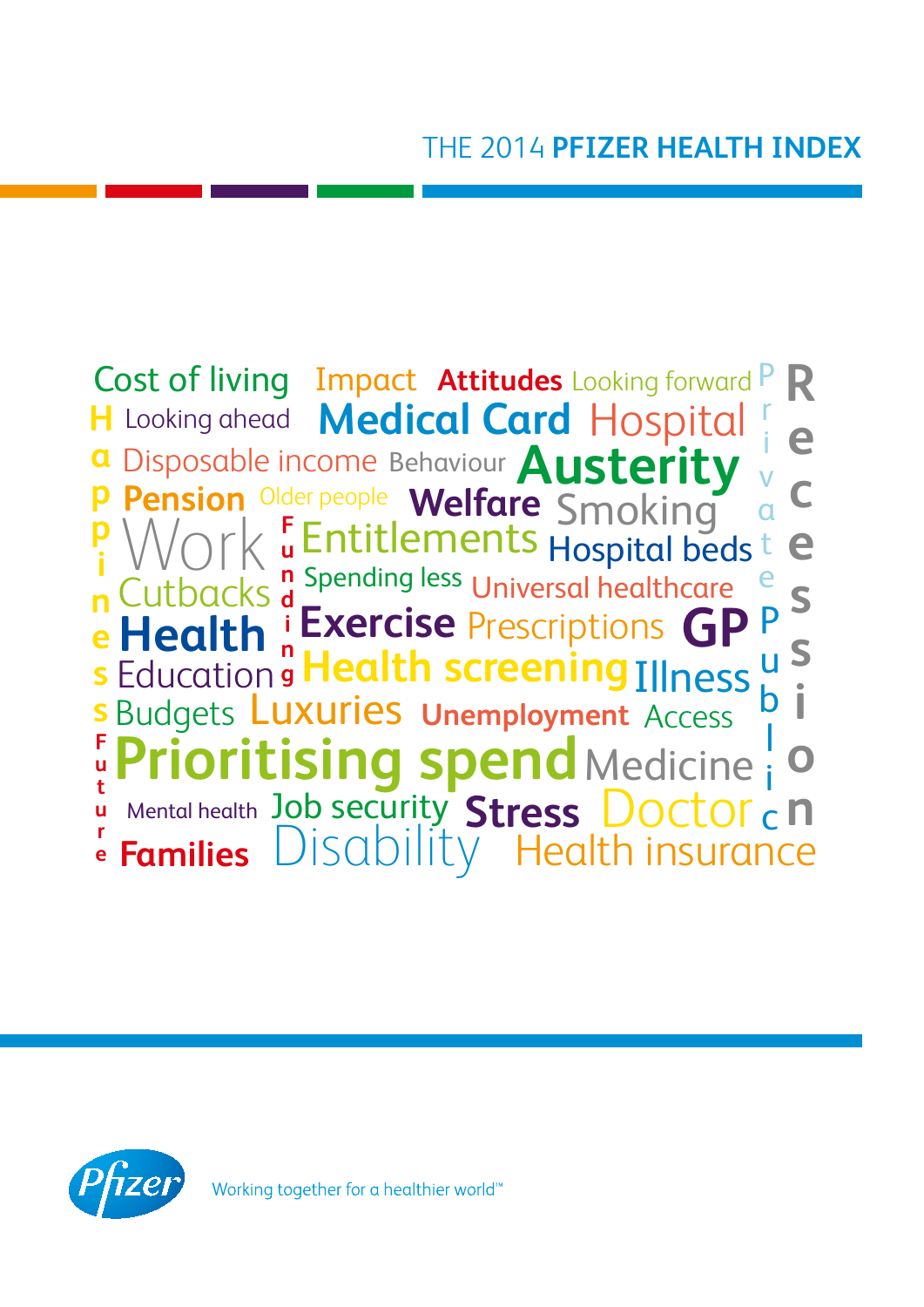### **INTRODUCTION**



# **INE 2014 PFIZER HEALTH INDEX**

### **INTRODUCTION**

Welcome to the 2014 Pfizer Health Index, our ninth edition of this report. This annual survey details the findings of nationally representative quantitative research which has charted the health perceptions, attitudes and behaviours of Irish adults, taking a slightly different focus each year. This year the Index looks closely at the effect austerity measures have had on Irish people's health and, with signs of economic recovery, where people's priorities lie.

When we look at the groups of society that have been impacted by austerity, almost 3 out of 4 (72%) respondents believe that families with young children have been impacted by austerity budgets, with more than a third (36%) suggesting they have been the hardest hit. The impact on families with young children is sensed more by those aged between 35 and 49, essentially the core family life stage.

The research focused on cutbacks that have been made in the context of recent austerity budgets, in an effort to determine which have had the greatest impact on people generally. More than half (53%) of the people in the study nominate health as the area in which cutbacks have had the greatest impact, with health mentioned first, second or third by more than 9 in 10 (93%).

We asked participants how they felt about the proposal to extend GP visit cards to all children aged 5 years or under and responses showed strong support with almost half (47%) suggesting that they are strongly in favour of the proposal and over three quarters (76%) broadly in favour of this proposal. Equally there is strong and increasing support for the introduction of free universal healthcare. Ireland has undergone considerable economic change over the last number of years, with austerity measures and cutbacks significant in a number of areas of society, most particularly in our health service.

As our economy shows signs of recovery we asked respondents to identify where investment should be focused moving forward. More than half (51%) of those surveyed feel that the greatest focus needs to be placed on investment in health, and it is voted first or second by 85% of the population; a belief for many that we need to focus investment on health moving forward.

I echo the sentiment of the survey findings, as we move out of austerity in Ireland and across Europe, we must start to shift the focus away from cost cutting and on to investment in healthcare to fuel sustained recovery.

Yours sincerely,

Paul Reid Managing Director Pfizer Healthcare Ireland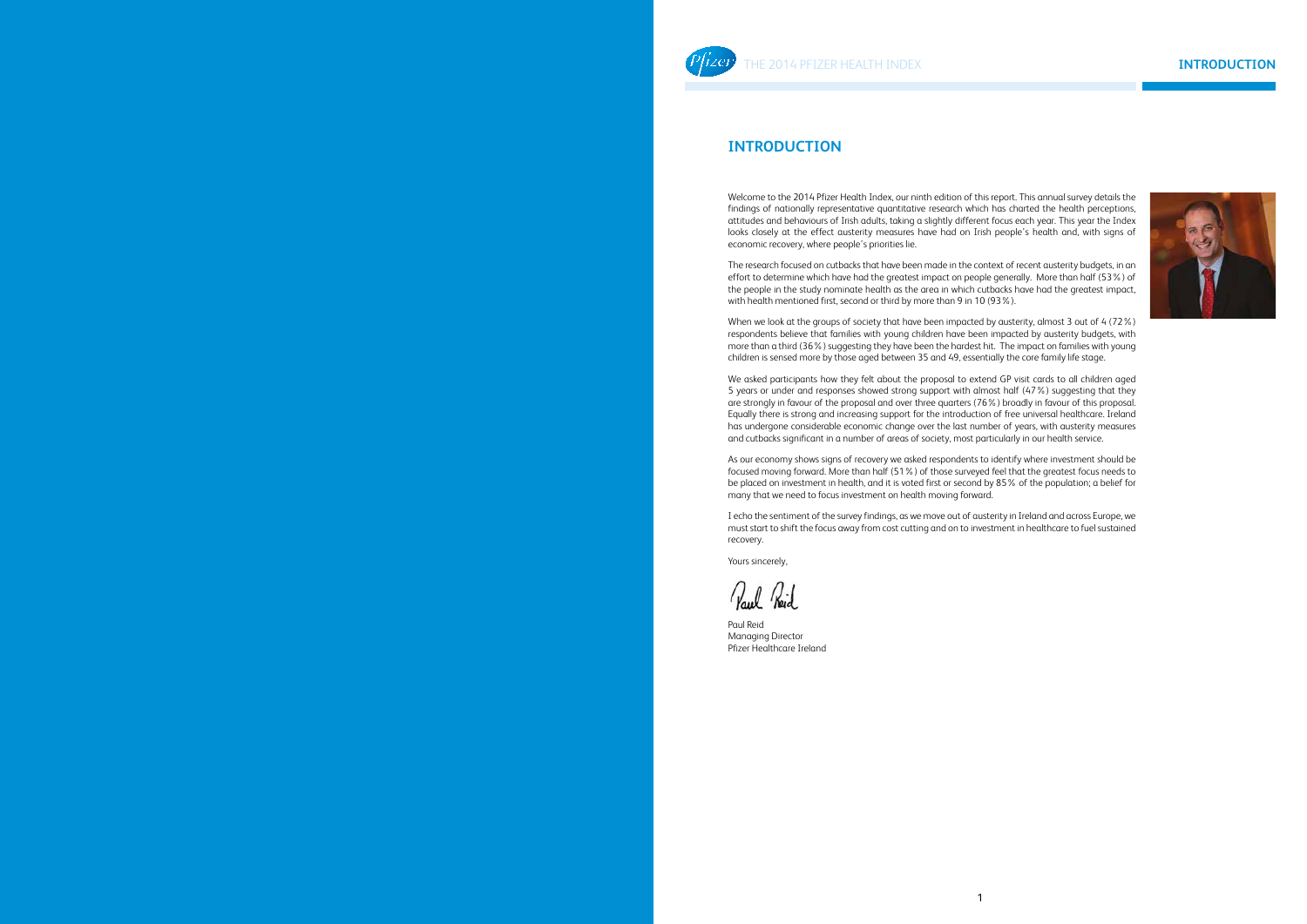# **IMPACT OF RECESSION ON PERSONAL HEALTH**

Having questioned people in detail about their current health status and perceptions, respondents were asked whether they felt the recession has had a negative impact on their personal health or not.

Almost 3 in 10 adults indicate that the recession has had an impact on their personal health. Those who were more likely to have experienced some form of impact are aged between 35 and 64 years old, and are more likely to be from lower socio-economic groups.

### **Do you think the recession has had a negative impact on your own personal health or not?**

While the pattern is suggestive of a greater recessionary impact in middle age and lower socio-economic groups, it is still important to acknowledge that a quarter of adults from higher socio-economic groups believe that they have equally experienced an impact on their health due to the recession.

This pattern is not dissimilar from the distribution of recession-related impact generally. In this instance the impact of the recession on health is not any higher in those over 65 years of age.

## **EXECUTIVE SUMMARY**

A number of encouraging shifts are apparent from the 2014 Pfizer Health Index data. Although visits to doctors for medical treatment may have reduced, there is evidence that the general health status of Irish adults is reasonably resilient, and certain indicators in relation to health behaviour are very encouraging too. Most notably, the number of people smoking is at an all-time low with 25% of adults (aged 16 years plus) currently smoking, down significantly from 33% in 2012.

There is a substantial rise in interest in taking exercise, with a claimed ten percentage point growth in the numbers intent on becoming more active in the next three months (from 25% to 35% since 2011.) Equally, there is much greater focus on the need for weight loss and the adoption of a more balanced diet. The stated commitment to do these things is more apparent amongst those with poorer health status overall, and the proportion in poor health who aim to give up smoking stands at 18%, relative to 9% for the population at large, or 7% among those in good health.

There remains significant enthusiasm for the introduction of free universal healthcare access, which remains a commitment of the Government to be introduced through a system of universal health insurance by 2019.

The impact of the recession on the general health of the Irish population is substantial and 28% are of the view that their health was detrimentally affected by it. The greatest impact seen is between the ages of 35 and 64, which would tie in with other data demonstrating that those in the 'family life stage' have experienced more negative implications during the course of the recession.

Relatedly, the priorities of many now revolve around ensuring that families with children are treated fairly, and most would prioritise health and social welfare initiatives aimed at this group. When asked to decide the order in which austerity-related measures should be addressed, the majority would prioritise the reversal of healthcare related cuts. Among these, changes which would be beneficial to families with young children should be implemented first. While this may be reflective of the current dialogue around the provision of free healthcare to children aged five and under, it is clear that there is substantial support for this initiative, with 76% considering it worthy of merit and few people against the proposal.

#### Impact of recession on personal health Base: 1004 Adults aged 16+, 3,551,000

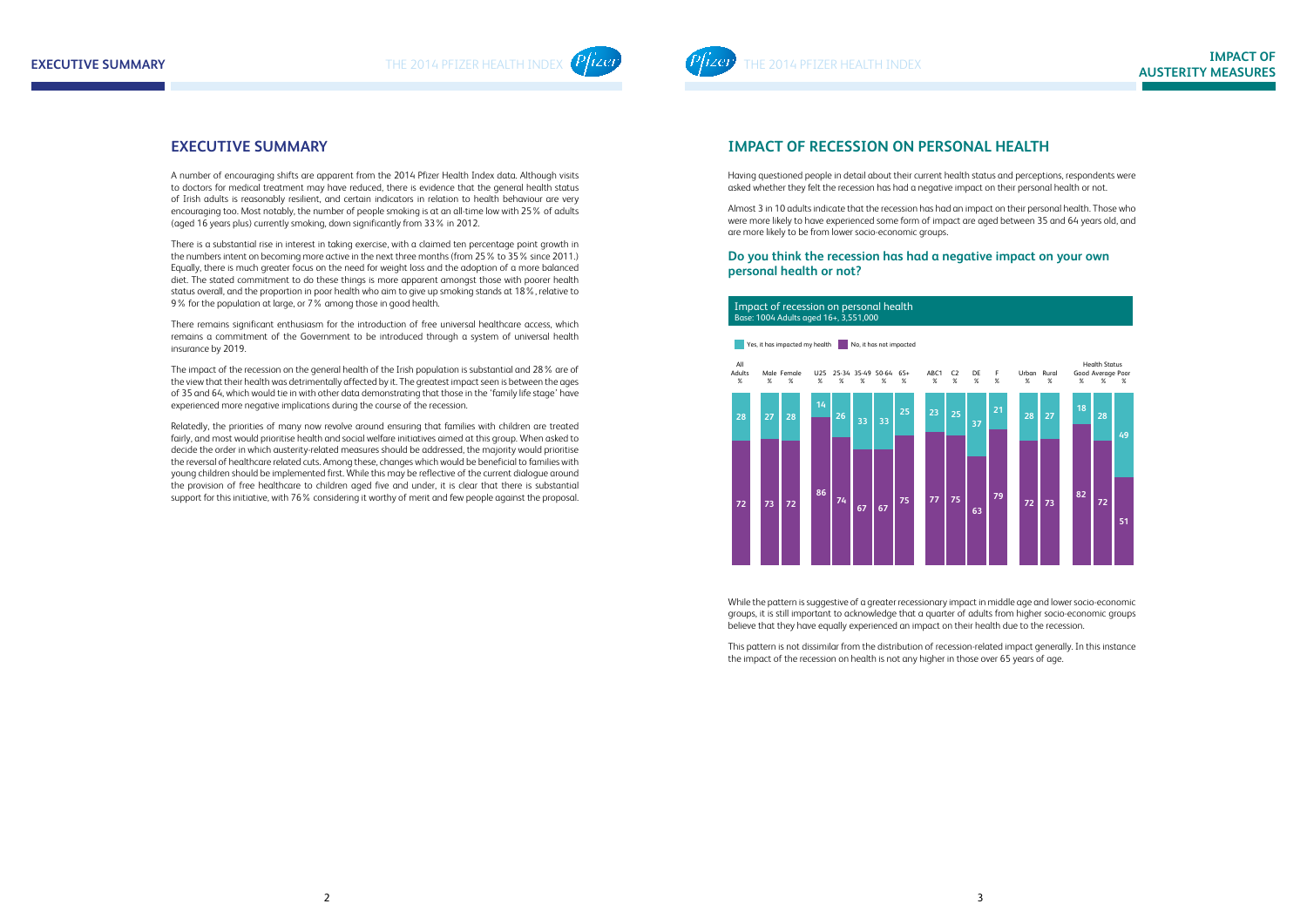

### **Thinking back upon the recent austerity budget/years, which cutbacks have had the greatest impact on people (or society?) in your view?**

For those over 35 years of age, the perceived impact of healthcare related cuts is more evident, whereas the impact of social welfare and education-related cuts is more apparent among those under the age of 25.

There is limited focus on the perceived impact of changes to the State pension until respondents reach the age of 65, with 1 in 6 pensioners believing that it is the primary cause for concern among them. Among older adults, health remains the number one issue.

# **RANKING THE IMPACT OF CUTBACKS**

The research focused on cutbacks that have been made in the context of recent austerity budgets, in an effort to determine which have had the greatest impact on people generally. Interviewees were asked to indicate the areas which they felt had experienced the greatest decline, with the choice of nominating education, health, transport, social welfare and the State pension.

### **Thinking back upon the recent austerity budget/years, which cutbacks have had the greatest impact on people (or society?) in your view? Which second? And third?**

More than half nominated health as the area in which cutbacks have had the greatest impact. Health was mentioned first, second or third by more than 9 in 10.

Cuts to social welfare, whether dole, disability or child allowance, have had greatest impact for 24%, and were mentioned in the top three by three out of every four people. Cuts to education were less likely to be mentioned first, but are in the top three categories in terms of perceived impact for 72%.

The perceived impact of cuts to the State pension or indeed to transport, seem to be considered more minimally. Health, social welfare and education predominate in the public consciousness.



|                                                       | Base: 1004 Adults aged 16+, 3,551,000 |      |              |            |                |       |                     |       |      |                |                |    |  |
|-------------------------------------------------------|---------------------------------------|------|--------------|------------|----------------|-------|---------------------|-------|------|----------------|----------------|----|--|
|                                                       |                                       |      |              |            |                |       |                     |       |      |                |                |    |  |
|                                                       | <b>TOTAL</b>                          |      | <b>SEX</b>   | <b>AGE</b> |                |       | <b>SOCIAL CLASS</b> |       |      |                |                |    |  |
|                                                       |                                       | Male | Female       | <b>U25</b> | 25-34          | 35-49 | $50 - 64$           | $65+$ | ABC1 | C <sub>2</sub> | <b>DE</b>      | F. |  |
| Base:                                                 | 1004                                  | 475  | 529          | 145        | 190            | 285   | 229                 | 155   | 444  | 221            | 263            | 76 |  |
|                                                       | %                                     | %    | %            | %          | %              | %     | %                   | %     | %    | %              | %              | %  |  |
|                                                       |                                       |      |              |            |                |       |                     |       |      |                |                |    |  |
| Health                                                | 53                                    | 54   | 52           | 35         | 49             | 57    | 60                  | 61    | 52   | 58             | 47             | 67 |  |
| Social Welfare (dole, disability,<br>child allowance) | 24                                    | 23   | 25           | 29         | 27             | 23    | 22                  | 17    | 20   | 19             | 34             | 13 |  |
| Education                                             | 14                                    | 14   | 15           | 27         | 18             | 14    | 10                  | 4     | 18   | 15             | 10             | 10 |  |
| <b>State Pension</b>                                  | 7                                     | 7    | 8            | 5          | 5              | 6     | 5                   | 17    | 6    | 7              | 7              | 10 |  |
| Transport                                             | $\overline{2}$                        | 3    | $\mathbf{1}$ | 4          | $\overline{2}$ | 1     | $\overline{2}$      | 1     | 3    | 1              | $\overline{2}$ | ٠  |  |

#### Ranking the impact of cutbacks by demographics Base: 1004 Adults aged 16+, 3,551,000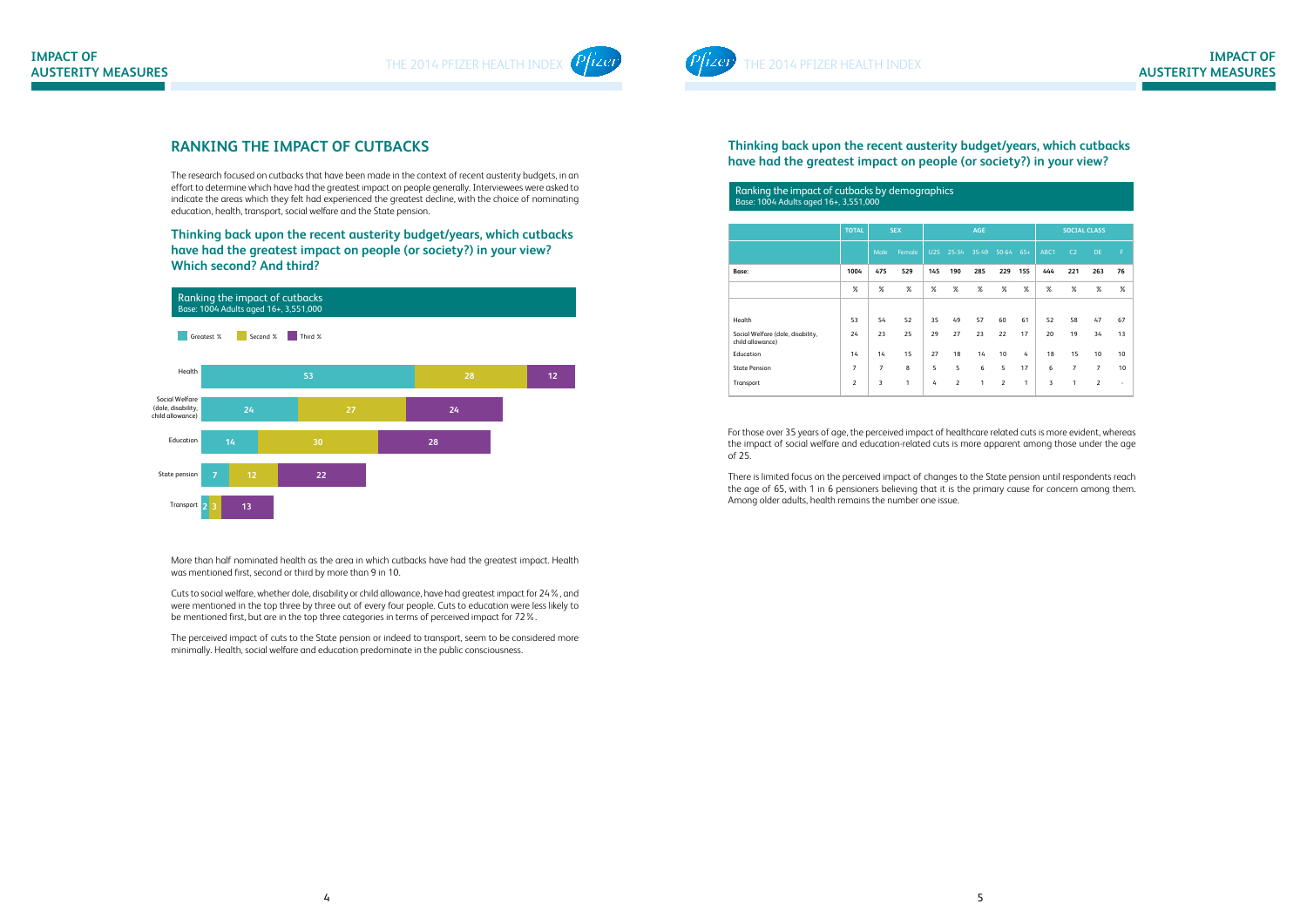THE 2014 PFIZER HEALTH INDEX



### **Which of these groups do you feel was hit hardest by austerity budgets/measures?**

#### Impact of austerity by dem Base: 1004 Adults aged 16+, 3,551,000

| mpace or adsecricy by acritographics<br>Base: 1004 Adults aged 16+, 3,551,000 |                         |                |                |                         |                |                |                         |                |                |                     |                |                |                                          |                            |
|-------------------------------------------------------------------------------|-------------------------|----------------|----------------|-------------------------|----------------|----------------|-------------------------|----------------|----------------|---------------------|----------------|----------------|------------------------------------------|----------------------------|
|                                                                               |                         |                |                |                         |                |                |                         |                |                |                     |                |                |                                          |                            |
|                                                                               |                         |                | <b>SEX</b>     |                         |                | <b>AGE</b>     |                         |                |                | <b>SOCIAL CLASS</b> |                |                | <b>RECESSION</b><br><b>HEALTH IMPACT</b> |                            |
|                                                                               | <b>Total</b>            |                | Male Female    |                         | U25 25-34      | 35-49          | 50-64                   | $65+$          | ABC1           | C2                  | DE F           |                | Yes                                      | <b>No</b>                  |
| Base:                                                                         | 1,004                   | 475            | 529            | 145                     | 190            | 285            | 229                     | 155            | 444            | 221                 | 263 76         |                | 276                                      | 728                        |
|                                                                               | $\%$                    | %              | $\%$           | $\%$                    | $\%$           | $\%$           | %                       | $\%$           | %              | %                   | $\%$           | $\%$           | $\%$                                     | $\%$                       |
| Families with young children                                                  | 36                      | 38             | 34             | 32                      | 39             | 44             | 28                      | 33             | 34             | 36                  | 37             | 41             | 34                                       | 37                         |
| Older people                                                                  | 16                      | 14             | 17             | 15                      | 13             | 9              | 17                      | 29             | 15             | 15                  | 18             | 12             | 21                                       | 13                         |
| Young people                                                                  | 12                      | 11             | 14             | 20                      | 16             | 10             | $\overline{7}$          | 11             | 12             | 12                  | 14             | $\overline{7}$ | 13                                       | 12                         |
| <b>Families</b>                                                               | 10                      | 10             | 10             | 12                      | 9              | 10             | 10                      | 10             | 8              | 12                  | 11             | 9              | 12                                       | 9                          |
| Middle class                                                                  | 9                       | 9              | 9              | $\overline{4}$          | $\overline{7}$ | 10             | 14                      | 8              | 13             | 9                   | $\overline{3}$ | 11             | 6                                        | 10                         |
| Lower socio-economic class                                                    | 8                       | $\overline{7}$ | 8              | $\overline{7}$          | 6              | 9              | 11                      | 4              | 8              | 8                   | 8              | 6              | $\overline{7}$                           | 8                          |
| Middle aged people                                                            | 5                       | 6              | $\overline{3}$ | $\mathbf{1}$            | 5              | 5              | $\overline{7}$          | $\overline{2}$ | 5              | $\overline{3}$      | 5              | $\overline{3}$ | 5                                        | $\mathcal{L}_{\mathbf{I}}$ |
| Married people                                                                | $\mathbf{1}$            | 1              | $\overline{2}$ | $\mathbf{1}$            | $\overline{a}$ | $\overline{2}$ | $\overline{2}$          | $\overline{2}$ | $\mathbf{1}$   | $\mathbf{1}$        | $\overline{2}$ | $\overline{2}$ | $\overline{2}$                           | 1                          |
| <b>Upper class</b>                                                            | $\star$                 | $\star$        | $\star$        | $\mathbf{1}$            | -              |                | $\star$                 |                | $\star$        |                     |                |                | $\pmb{0}$                                | $\mathbf 0$                |
| Single people                                                                 | $\star$                 | $\overline{a}$ | $\mathbf{1}$   | $\overline{\mathbf{3}}$ | ۳              | $\star$        | ۰                       |                | 1              | $\star$             |                |                | 1                                        | $\mathbf 0$                |
| Don't know                                                                    | $\overline{\mathbf{3}}$ | 4              | $\overline{2}$ | $\overline{4}$          | $\overline{4}$ | $\overline{2}$ | $\overline{\mathbf{3}}$ | $\star$        | $\overline{2}$ | $\overline{3}$      | $\overline{2}$ | 9              | -                                        | $\overline{4}$             |

Looking at responses by gender, age and social class magnifies the perception that the impact on families with young children is sensed more by those aged between 35 and 49, essentially the core family life stage.

Older adults were the second most likely to have been nominated as the key casualty of austerity budgets, and this is particularly true when we isolate the responses of adults over the age of 65. However, even among this group, families with young children still tended to be mentioned ahead of older people. Not surprisingly, younger people were disproportionately more likely to be mentioned by those under the age of 25.

## **IMPACT OF AUSTERITY**

Respondents were asked to indicate the groups they felt have been hardest hit by austerity budgets and measures in recent years. They were given the choice of nominating families with young children, older people, young people, singles and so on. In effect, they could nominate age groups, life stage groups and groups of different socio-economic backgrounds.

### **Which, of these groups do you feel was hit hardest by austerity budgets/measures?**

Almost 72% of respondents believe that families with young children have been impacted by austerity budgets, with more than a third suggesting that they have in fact been the hardest hit. As such, they were twice as likely to be nominated as the hardest hit group than any other listed. 16% felt older people were impacted most by austerity measures whilst 12% felt that young people were hardest hit.

The findings suggest a consensus that the primary difference in impact is related to life stage and there appears to be broad acceptance that the impact has been widely felt, albeit most particularly so by those with younger children.

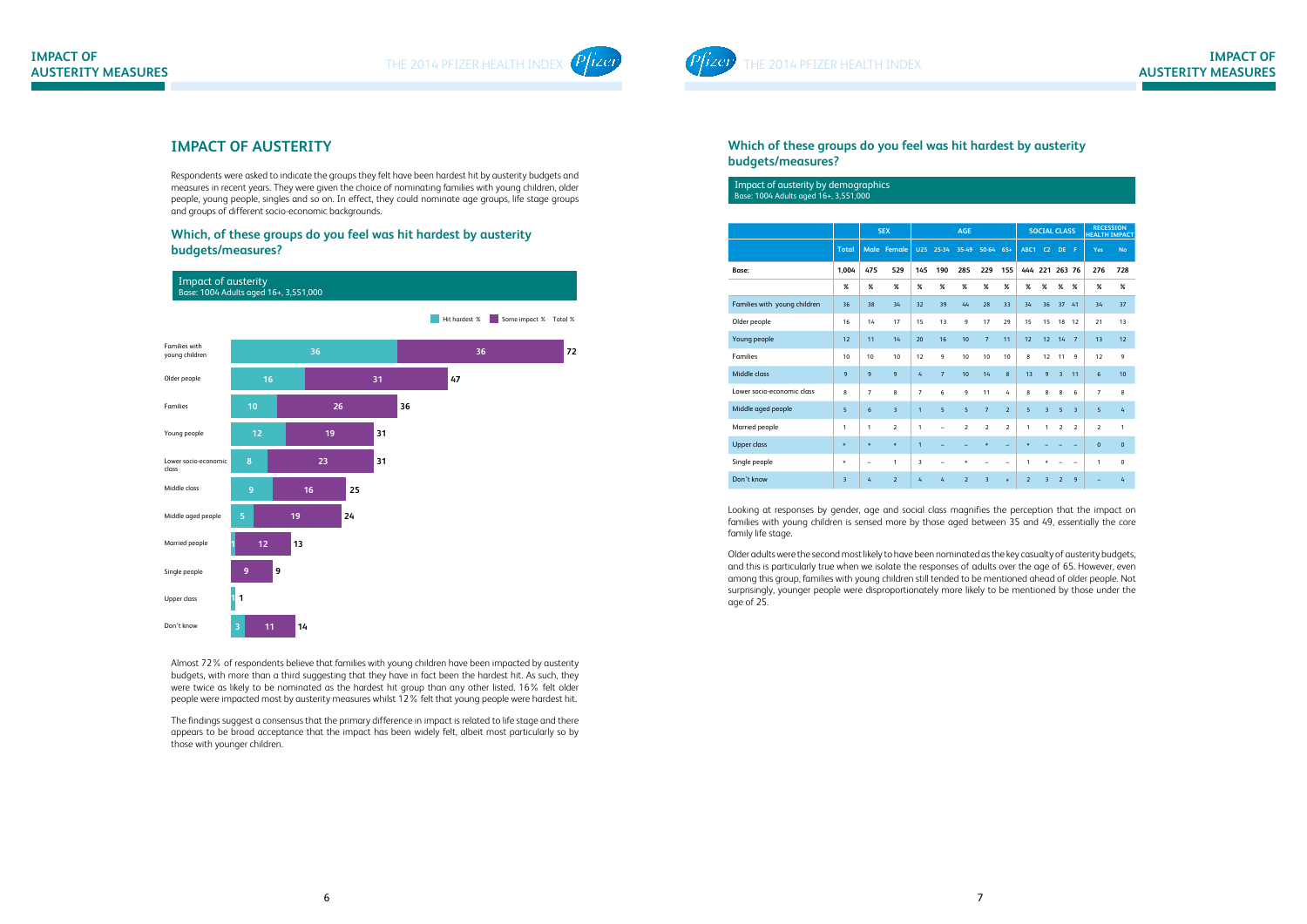THE 2014 PFIZER HEALTH INDEX



16% of the sample suggest that at some stage since the start of the recession they have lost a job, while 11% indicate that their partner has lost their job since the recession started. While these figures have risen since 2009, they have started to fall back since the question was asked in the 2013 Pfizer Health Index.

Almost 1 in 10 adults in Ireland suggest that they have stopped paying for private medical insurance since the start of the recession, and this represents about a fifth of the (previous) market for private health insurance.

7% of adults indicate that they have stopped using a car, or taken a car off the road, which represents about 1 in 10 Irish motorists. In addition, almost a third of respondents indicate they have changed utility suppliers since the start of the recession.

In the analysis of the data, the figures relating to job loss, reduction in hours worked and reduction in income is cumulated and the composite figure is used as a measure of fundamental recessionary impact. The proportion that experienced a fundamental impact was as high as 49% in 2011 but has reduced to 40% by 2014. The most severe impact is noted by adults between the ages of 35 and 50, but there has been an improvement in what we describe as fundamental impact between the ages of 25 and 34. This reinforces the suggestion that the recession has hardest hit those in the core family life stage, and particularly those with young children. Those who are pre-family or post-family are less likely to have experienced a fundamental impact.

# **CHANGES THAT HAVE COME ABOUT BECAUSE OF THE RECESSION**

Respondents were asked to indicate the cutbacks or changes they had made in their own lives since the start of the recession, mirroring a question that has been asked in the previous four Health Index reports.

#### **Which of the following has happened to you or to your immediate family as a result of this current recession?**



The broad pattern of response remains the same year on year, with most suggesting that they are not buying luxuries and that they are avoiding buying bigger items. Almost 7 in 10 suggested they are finding it harder to make ends meet and a similar proportion say that they are going out or socialising less than they had been before. In both of these regards, the proportions agreeing have substantially risen since 2009, constituting two of the most significant changes registered over the past five years. There has also been quite a sizeable growth in the number suggesting that they are neither booking holidays nor booking overseas holidays, with both levels having risen from roughly a third to a half over the past five years.

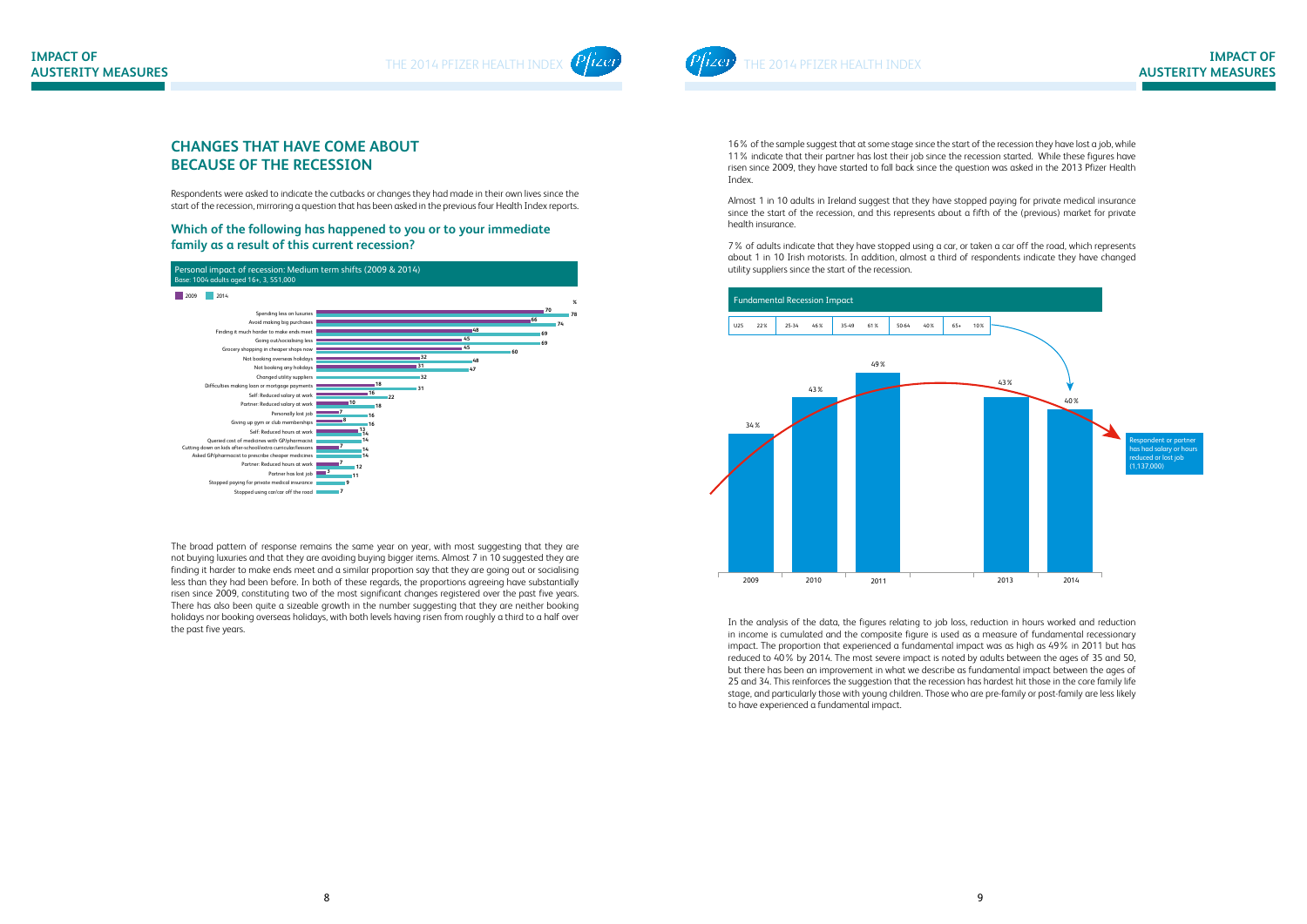



# **PRIORITISING GOVERNMENT SPENDING**

Respondents were asked to indicate how they feel spending and investment should be prioritised as the country emerges from austerity/recession.

**As we now emerge from austerity, I would like you to rank in order of your priority where you feel that money/investment should be prioritised going forward? Rank 1st/2nd/3rd**



More than half of respondents feel that the greatest focus needs to be placed on investment in health, and it is voted first or second by 85% of the population. It surpasses all other categories, with education tending to be placed in second place overall, and social welfare third. Of the three choices, social welfare, (encompassing dole, disability and child allowance) was ranked third by almost half of the sample.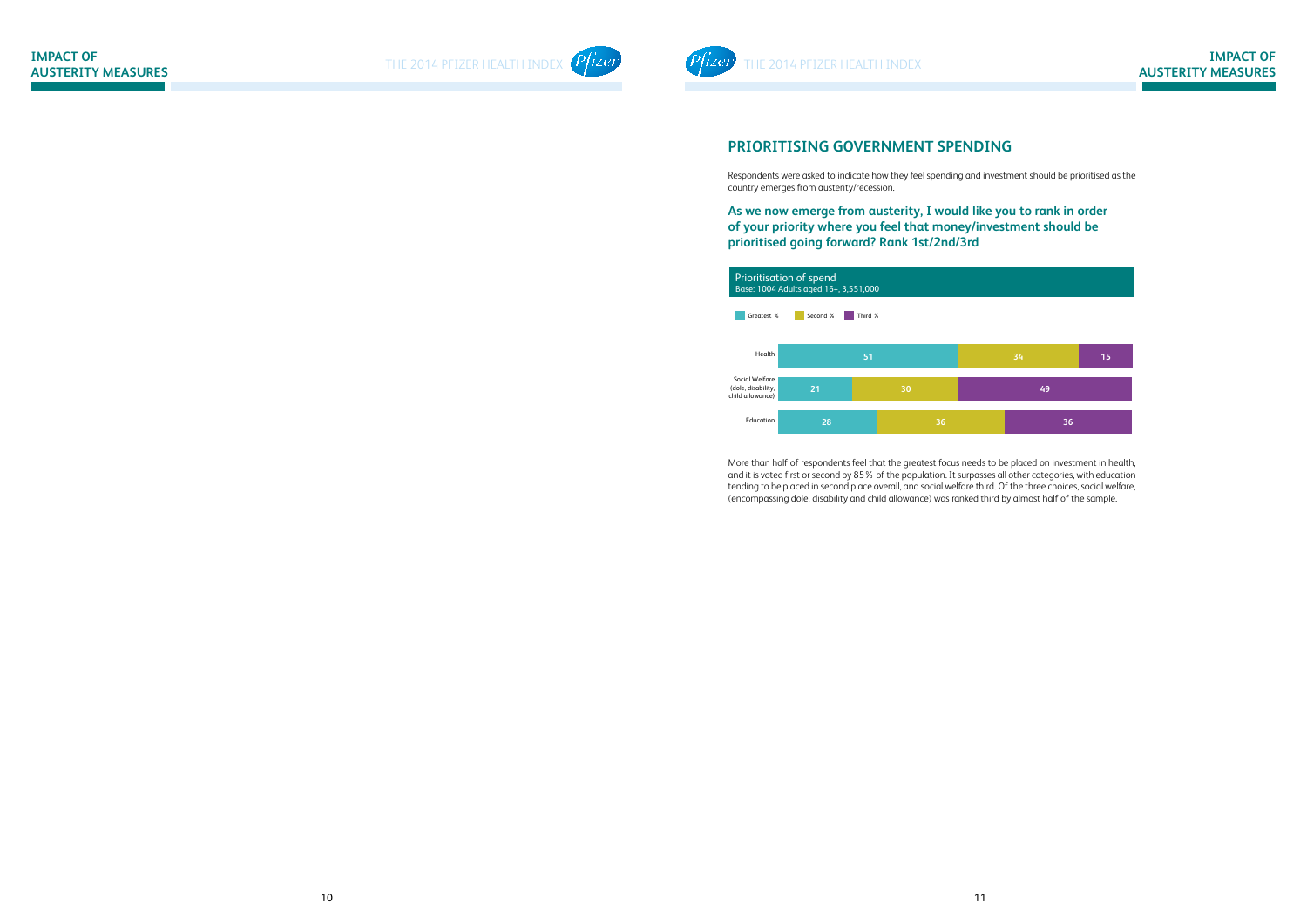

As a follow-on question, participants were asked which groups should be first to get greater health benefits. Respondents were presented with the following options: married people with families, older people, single people with young children, and students.

### **Of the following groups, who do you feel should be first to get greater health benefits (such as medical cards)?**





Married people with families attracted highest support, followed by older people then single people with young children.

There is much greater support for married people with families between the ages of 25 and 64, while almost a quarter of adults under the age of 35 would choose to prioritise the needs of single people with young children.

It is among the group over 65 years of age that a preference for older adults emerges, but again, registering somewhat lower than the level of preference for married people with families.

Results differ somewhat by age group and social class, with a focus on health more pronounced over the age of 35 and being relegated to second place, after education, by those under the age of 25.

| Prioritisation of spend (first choice) by demographics |
|--------------------------------------------------------|
| Base: 1004 Adults aged 16+, 3,551,000                  |

|                                                       |              |      | <b>SEX</b> | <b>AGE</b> |       |       |       |       | <b>SOCIAL CLASS</b> |                |           |    |
|-------------------------------------------------------|--------------|------|------------|------------|-------|-------|-------|-------|---------------------|----------------|-----------|----|
|                                                       | <b>Total</b> | Male | Female     | <b>U25</b> | 25-34 | 35-49 | 50-64 | $65+$ | ABC1                | C <sub>2</sub> | <b>DE</b> | F  |
| Base:                                                 | 1,004        | 475  | 529        | 145        | 190   | 285   | 229   | 155   | 444                 | 221            | 263       | 76 |
|                                                       | %            | $\%$ | %          | %          | $\%$  | $\%$  | $\%$  | %     | %                   | %              | %         | %  |
| Health                                                | 51           | 51   | 51         | 37         | 50    | 54    | 55    | 54    | 52                  | 53             | 46        | 61 |
| Education                                             | 28           | 29   | 27         | 44         | 27    | 27    | 23    | 21    | 33                  | 28             | 23        | 19 |
| Social welfare (dole, disability,<br>child allowance) | 21           | 20   | 22         | 20         | 23    | 19    | 21    | 25    | 16                  | 19             | 31        | 20 |

Education is prioritised only among those under 25. Slightly higher focus is placed on social welfare among those from lower socio-economic groups and those aged over 65 years.

Middle class and younger adults are more likely to favour education as a key priority, but across all social grades, health is prioritised ahead of education or social welfare.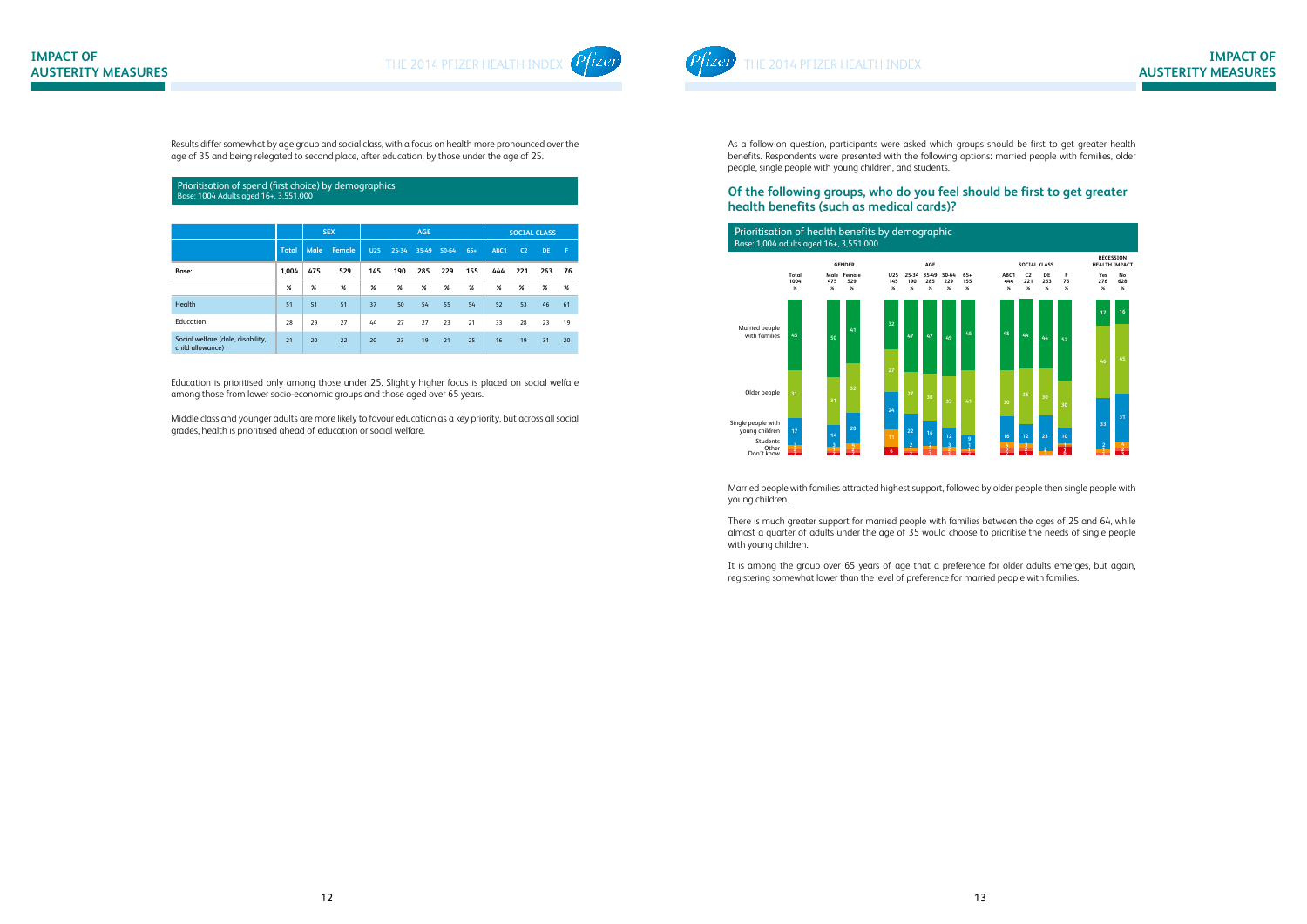

THE 2014 PFIZER HEALTH INDEX



# **HEALTHCARE FUNDING**

Since 2010 the proportion of adults holding private medical insurance has declined from 44% of the population to 33% today. The rate of decline was more pronounced between 2010 and 2012, but has slowed in recent years.

**Which of the following descriptions apply to you - I have a medical card, I have private medical insurance, I have neither medical card nor private insurance?**



| <b>Funding Medical Care</b><br>Base: All Adults aged 16+, 1,003 / 3,551,000 |      |           |  |  |  |  |  |  |  |
|-----------------------------------------------------------------------------|------|-----------|--|--|--|--|--|--|--|
|                                                                             |      |           |  |  |  |  |  |  |  |
|                                                                             | 2010 | 1,539,000 |  |  |  |  |  |  |  |
| Private                                                                     | 2011 | 1,419,000 |  |  |  |  |  |  |  |
| Medical                                                                     | 2012 | 1,250,000 |  |  |  |  |  |  |  |
| Insurance                                                                   | 2013 | 1,220,000 |  |  |  |  |  |  |  |
|                                                                             | 2014 | 1,175,000 |  |  |  |  |  |  |  |
|                                                                             |      |           |  |  |  |  |  |  |  |
|                                                                             | 2010 | 1,255,000 |  |  |  |  |  |  |  |
| <b>Medical</b>                                                              | 2011 | 1,470,000 |  |  |  |  |  |  |  |
| Card                                                                        | 2012 | 1,573,000 |  |  |  |  |  |  |  |
|                                                                             | 2013 | 1.474.000 |  |  |  |  |  |  |  |
|                                                                             | 2014 | 1,376,000 |  |  |  |  |  |  |  |
|                                                                             |      |           |  |  |  |  |  |  |  |
|                                                                             | 2010 | 868,000   |  |  |  |  |  |  |  |
| <b>Neither PMI</b>                                                          | 2011 | 842,000   |  |  |  |  |  |  |  |
| nor Medical                                                                 | 2012 | 968,000   |  |  |  |  |  |  |  |
| Card                                                                        | 2013 | 947,000   |  |  |  |  |  |  |  |
|                                                                             | 2014 | 1,105,000 |  |  |  |  |  |  |  |

Over the same time period, the number of people with medical cards had climbed to a high of 44% in 2012, but has since retracted to 39% of the population in 2014.

As numbers with both private cover and medical cards has fallen, we see a growth in the number of the people who have neither private insurance nor a medical card. This group constituted only 23% of adults in 2011 but it has risen to 31% today.

Continuing in the context of families and children, respondents were asked their opinion on the proposal to extend GP visit cards to all children aged 5 years or under.

### **Would you personally be in favour of or opposed to a proposal to extend GP visit cards to all children aged five years or under (i.e.:1 to 5 inclusive)?**



Almost half suggest that they are strongly in favour of this proposal, with as many as three quarters broadly in favour. Opposition to the idea registers no higher than 12%, so the margin of preference is of the order of 6:1.

Support for the proposal is much stronger among parents of young children and among those aged between 25 and 50. A majority at each age group is in support of the proposal, although a third of over 65 year olds are opposed to the proposal or undecided.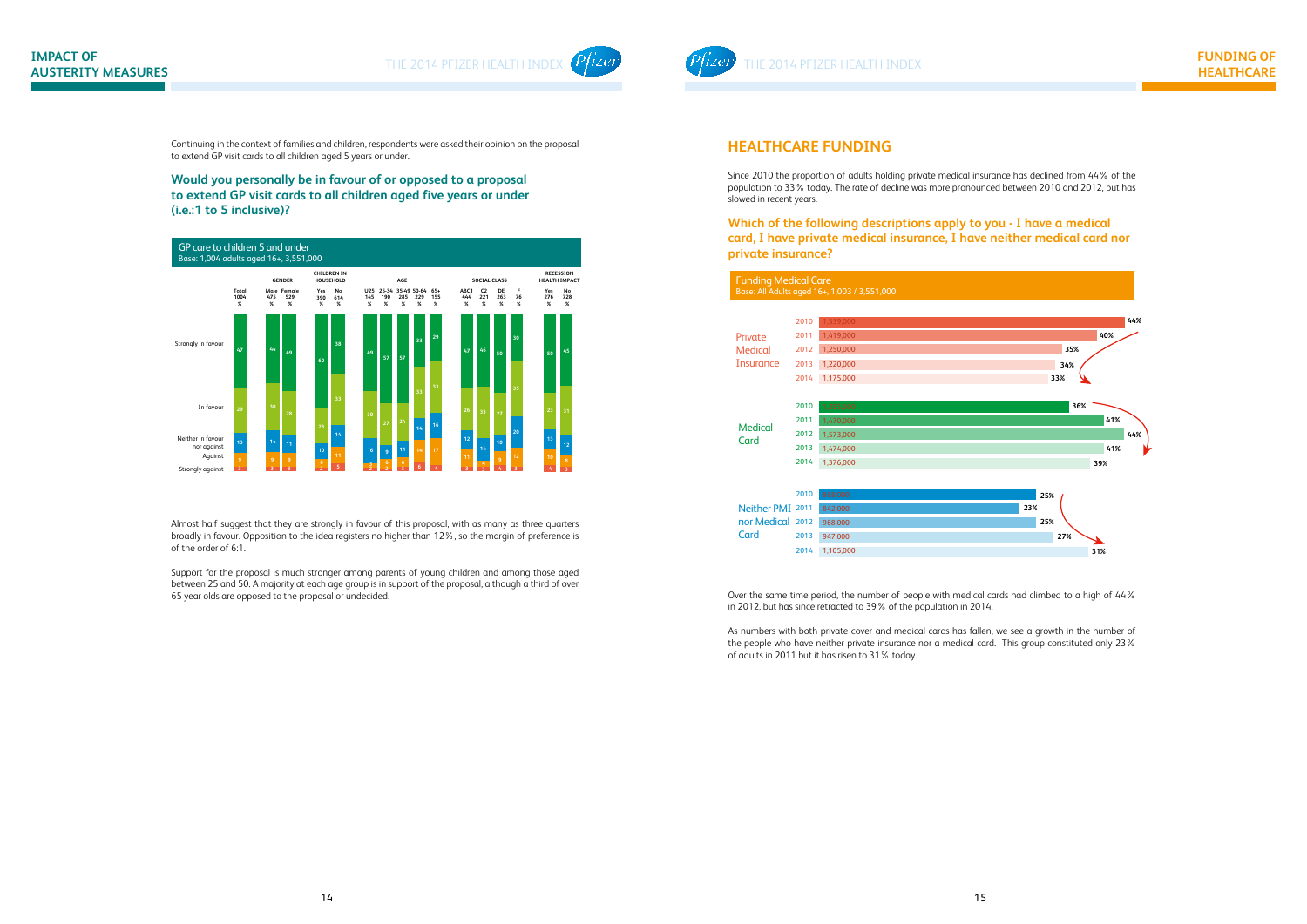

Looking at cumulated data over eight years we are able to examine disease incidence based on a sample of 8,174 respondents.

#### **Do you suffer from any of the following conditions?**

Approximately 4 in 10 adults claim to have one of a number of significant medical conditions. The incidence of most conditions rises substantially with age, with a majority experiencing one or more conditions over the age of 50. Illness experience is much less prevalent in those aged under 50.

The 2014 survey illustrates that 11% of the adult population experience high or low blood pressure, with arthritis experienced by 10% and high cholesterol by 9%.

Almost half of adults up to the age of 35 indicate that they have neither a medical card nor private medical insurance. The likelihood of holding private medical cover grows from a fifth to more than a third between 35 and 49 and extends to almost a half (46%) between the ages of 50 and 64.



Conditions personally experienced: 2007 to 2014 combined Base: All Aged 16+, 8,174 / 3,551,000

|     |         | 8 years consolidated data |                |                            |                |                            |  |  |  |  |
|-----|---------|---------------------------|----------------|----------------------------|----------------|----------------------------|--|--|--|--|
|     |         | <b>U25</b>                | $25 - 34$      | 35-49                      | $50 - 64$      | $65+$                      |  |  |  |  |
| 38% |         | 16                        | 19             | 30                         | 57             | 80                         |  |  |  |  |
|     | 402,000 | $\overline{1}$            | $\overline{2}$ | $6\,$                      | 21             | 34                         |  |  |  |  |
|     | 362,000 | $\overline{1}$            | $\overline{2}$ | 4                          | 17             | 36                         |  |  |  |  |
|     | 306,000 | ÷                         | 1              | 6                          | 17             | 22                         |  |  |  |  |
|     |         |                           |                |                            |                |                            |  |  |  |  |
|     | 210,000 | 9                         | 6              | 5                          | 5              | 4                          |  |  |  |  |
|     | 143,000 | 3                         | 3              | $\mathcal{L}_{\mathrm{I}}$ | 5              | $\mathcal{L}_{\mathrm{I}}$ |  |  |  |  |
|     | 144,000 | $\overline{1}$            | $\overline{2}$ | 4                          | $\overline{7}$ | $\overline{7}$             |  |  |  |  |
|     | 146,000 | ×                         | 1              | $\overline{2}$             | $\overline{7}$ | 15                         |  |  |  |  |
|     |         |                           |                |                            |                |                            |  |  |  |  |
|     | 139,000 | ÷                         | 1              | 3                          | 6              | 12                         |  |  |  |  |
|     | 122,000 | $\overline{1}$            | 3              | 5                          | 4              | $\overline{\mathbf{3}}$    |  |  |  |  |
|     | 87,000  | ×                         | $\star$        | $\overline{1}$             | 4              | 10                         |  |  |  |  |
|     |         |                           |                |                            |                |                            |  |  |  |  |
|     | 66,000  |                           | x              | 1                          | 3              | 5                          |  |  |  |  |
|     | 46,000  | x                         | 1              | 1                          | $\overline{2}$ | $\overline{1}$             |  |  |  |  |
|     | 20,000  |                           | 1              | 1                          | 1              |                            |  |  |  |  |

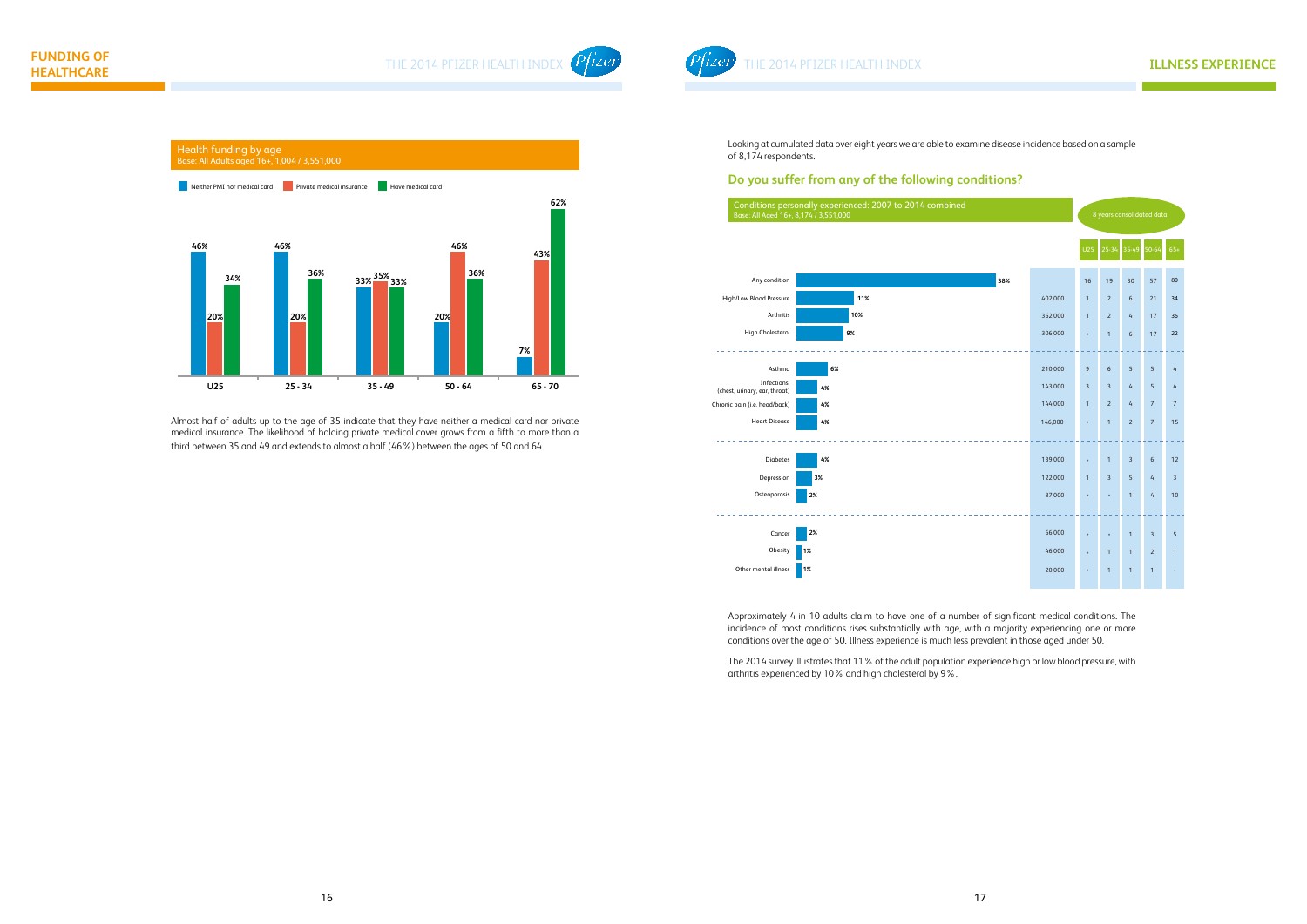

## **HEALTH INTENTIONS**

Respondents were asked about their intention to make positive health changes in the subsequent three months.

**Which of the following, if any, do you think you are likely to do in the next three months?**

The proportion indicating that they are prepared to make any change in their life to be healthier continues to rise. Three categories in particular have grown over the past three years; with a ten percentage point growth in the number of adults intending to be active and take more exercise, 4% more intending to lose weight, and a similar number hoping to adopt a more balanced diet. Indeed, these are three of the most prevalent responses, with becoming active and taking more exercise establishing a strong first place over the past three years.

### **Would you consider (your condition) to be severe, moderate, mild or of no effect to you at all?**



*\*Small base size*

The cumulated data on illness experience shows that perceived severity differs substantially by condition. Those experiencing chronic pain are more likely to regard the condition as more severe, whereas at the other end of the scale, cholesterol, blood pressure and asthma are all broadly seen as much less severe, with many considering them to be 'mild' or of 'limited effect'.



*\*Likely to do in the next 3 months*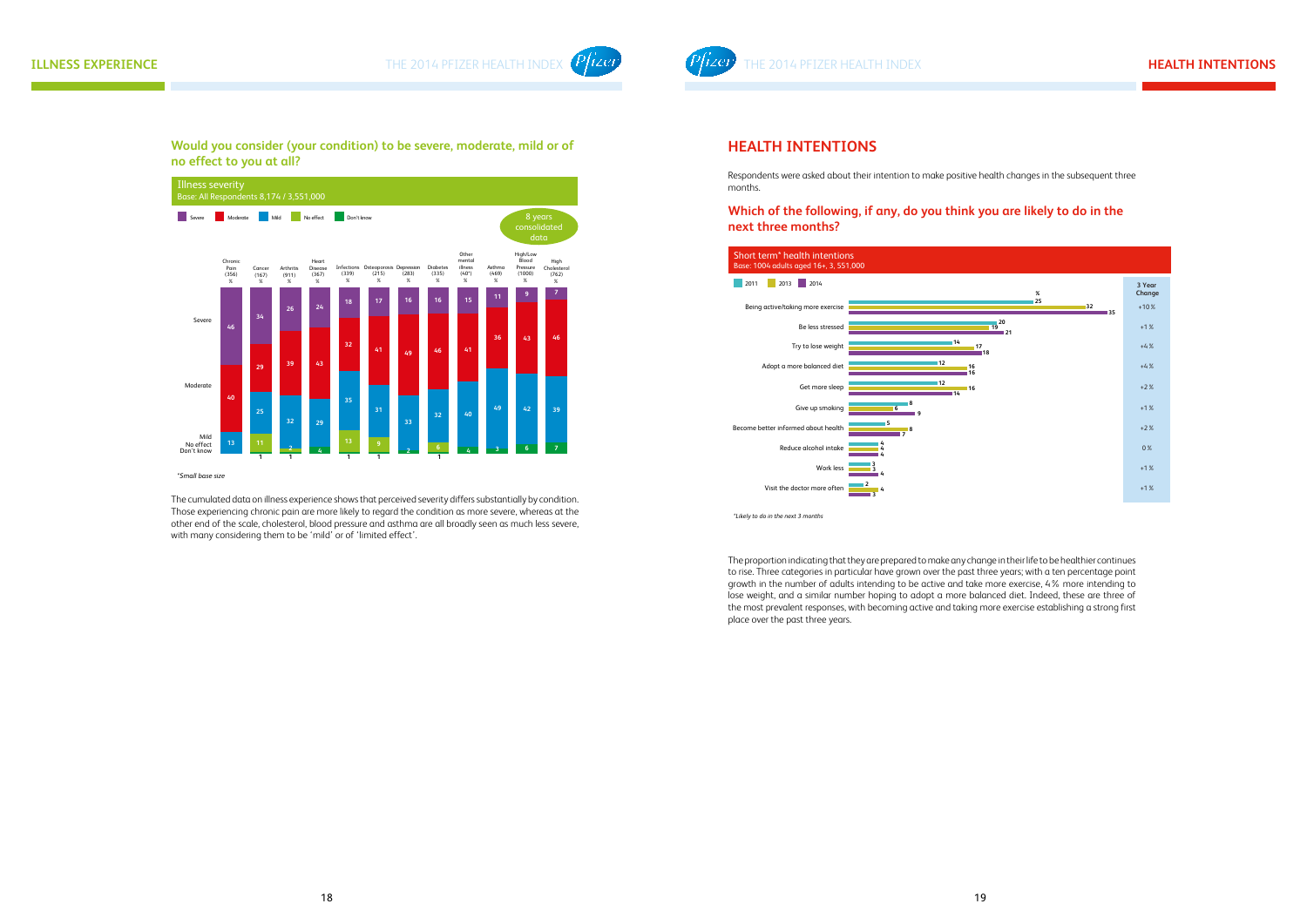

### **HEALTH ASSESSMENT**

Since the introduction of the Pfizer Health Index, respondents have been asked to assess their own personal health out of ten, where 10 is excellent health and 1 is very poor health.

**If you were to assess your own personal health out of 10, where 10 is excellent health and 1 is very poor health, how would you rate yourself?**

The vast majority give themselves a very positive mark, with 2 out of 3 assessing themselves as 8 out of 10 or better. The proportion scoring their health this high has lifted over the course of the survey, although it fluctuates from year to year.

The average volunteered score, at 7.9 out of 10 is very high, and it should be noted that just 1 in 6 score their own health as below 7 out of 10.

Those that state being in average or poor health report to intend to be more active in the short term, and equally have an intention to be less stressed and lose weight. Those who are in poor health are twice as likely as the rest of the population to want to give up smoking in the short term.

We noted earlier that roughly 28% of the population felt that the recession had in some way negatively impacted their health. Looking at health intentions of people that felt the recession had in some way negatively impacted their health, we see that they are considerably more likely to want to adopt an exercise regime and to want to become less stressed. Weight reduction is also a greater need for them. 1 in 8 claim that they would like to give up smoking in the short term, in comparison with just 1 in 12 of those for whom the recession has not had a substantial health impact.

.

 $\mathbf{r}$ 

|                                     | <b>TOTAL</b>   | <b>PERSONAL HEALTH</b> |                |                |                     | <b>RECESSION HEALTH IMPACT</b> |
|-------------------------------------|----------------|------------------------|----------------|----------------|---------------------|--------------------------------|
|                                     |                | Good                   | Average        | Poor           | <b>Has Impacted</b> | <b>Not Impacted</b>            |
| Base:                               | 1004           | 329                    | 509            | 166            | 276                 | 728                            |
|                                     | %              | %                      | $\%$           | $\%$           | $\%$                | $\%$                           |
| Be active/take more exercise        | 35             | 27                     | 38             | 43             | 39                  | 34                             |
| Be less stressed                    | 21             | 16                     | 22             | 27             | 28                  | 19                             |
| Try to lose weight                  | 18             | $\overline{7}$         | 21             | 31             | 22                  | 16                             |
| Adopt a more balanced diet          | 16             | 12                     | 19             | 16             | 16                  | 16                             |
| Get more sleep                      | 14             | 12                     | 16             | 16             | 15                  | 14                             |
| Give up smoking                     | 9              | $\overline{7}$         | 8              | 18             | 12                  | 8                              |
| Become better informed about health | $\overline{7}$ | 6                      | $\overline{7}$ | 8              | $\bf 8$             | $\overline{7}$                 |
| Reduce alcohol intake               | 4              | $\mathbf{1}$           | 5              | 6              | 5                   | 3                              |
| <b>Work less</b>                    | 4              | $\overline{3}$         | 6              | $\mathbf{1}$   | $\overline{3}$      | $\overline{4}$                 |
| Visit the doctor more often         | 3              | $\overline{2}$         | $\overline{2}$ | 5              | 5                   | $\mathbf{1}$                   |
| Don't know                          | 5              | 6                      | 5              | $\overline{7}$ | 5                   | 6                              |
| None of these                       | 23             | 33                     | 20             | 12             | 15                  | 26                             |

#### Health intentions by status Base: Adults aged 16+, 1004 /3,551,000

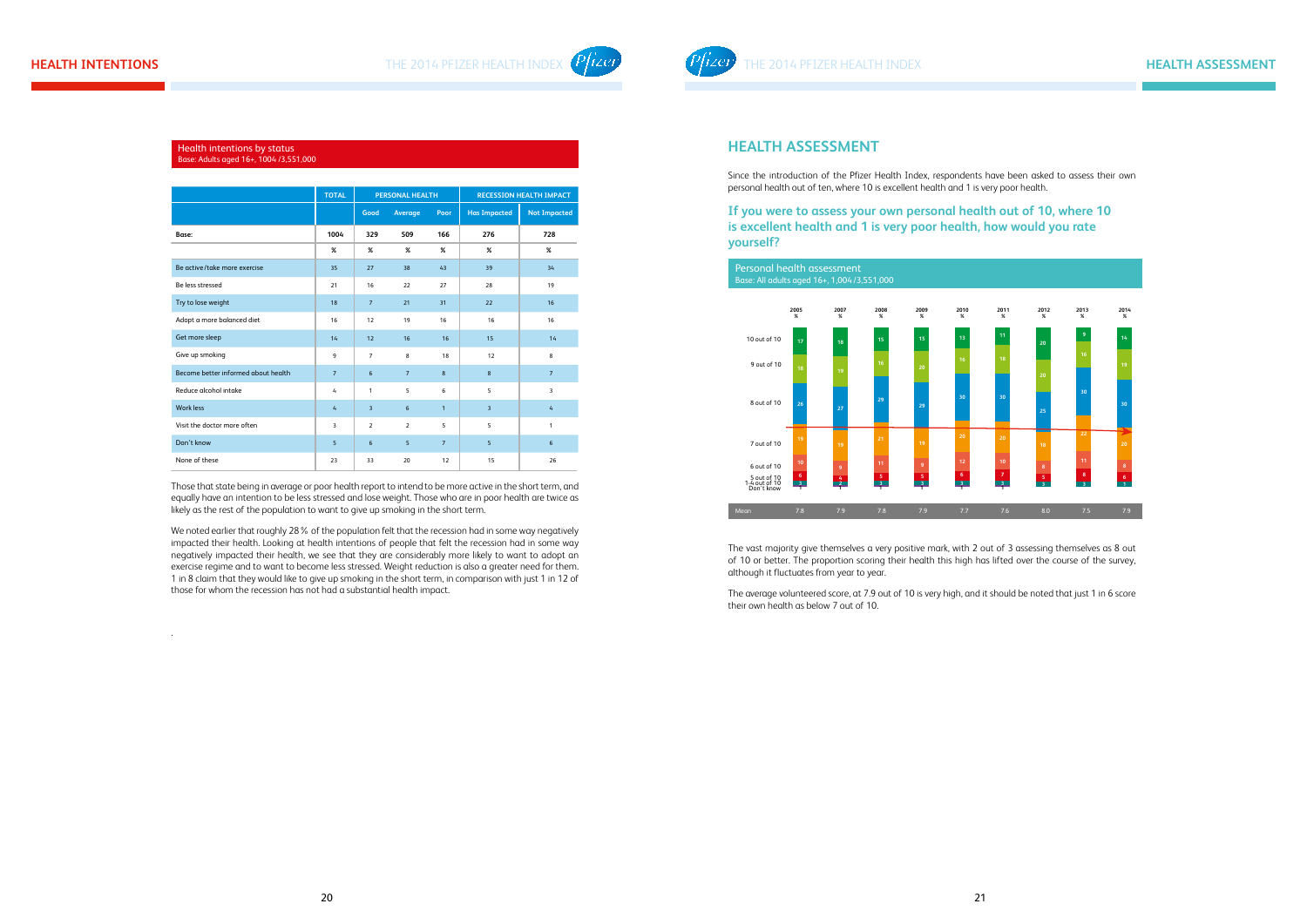

Health perception is strongly a function of age but while average scores weaken over the age of 50, this is mainly attributable to the vast majority giving themselves 7 or 8 out of 10, rather than 9 or 10 out of 10, as is more prevalent below the age of 50.

Men tend to be more positive about their own health than women, as do younger adults under the age of 35 years.



## **SMOKING**

The number of respondents who smoke continues to decline year on year. In 2014, 25% of participants reported to smoke, down significantly from 33% in 2012.

#### **When did you last smoke cigarettes?**

It is also noteworthy that the incidence of smoking among those who believe they are in good health stands at just 21%, rising to 27% among those who believe themselves to be in average health, and 39% among those who believe they are in poor health.

| imoking Past Week by Demographics |      |               |      |                     |                      |                |  |  |  |  |  |
|-----------------------------------|------|---------------|------|---------------------|----------------------|----------------|--|--|--|--|--|
|                                   |      | <b>HEALTH</b> |      | <b>HEALTH COVER</b> |                      |                |  |  |  |  |  |
| Female                            | Good | Average       | Poor | Medical<br>Card     | Private<br>Insurance | <b>Neither</b> |  |  |  |  |  |
| %                                 | %    | %             | %    | %                   | %                    | %              |  |  |  |  |  |
| 27                                | 25   | 33            | 33   | 38                  | 17                   | 36             |  |  |  |  |  |
| 27                                | 25   | 33            | 33   | 38                  | 17                   | 36             |  |  |  |  |  |
| 30                                | 30   | 32            | 40   | 39                  | 17                   | 39             |  |  |  |  |  |
| 24                                | 16   | 26            | 34   | 37                  | 11                   | 23             |  |  |  |  |  |
| 27                                | 21   | 27            | 39   | 38                  | 11                   | 29             |  |  |  |  |  |

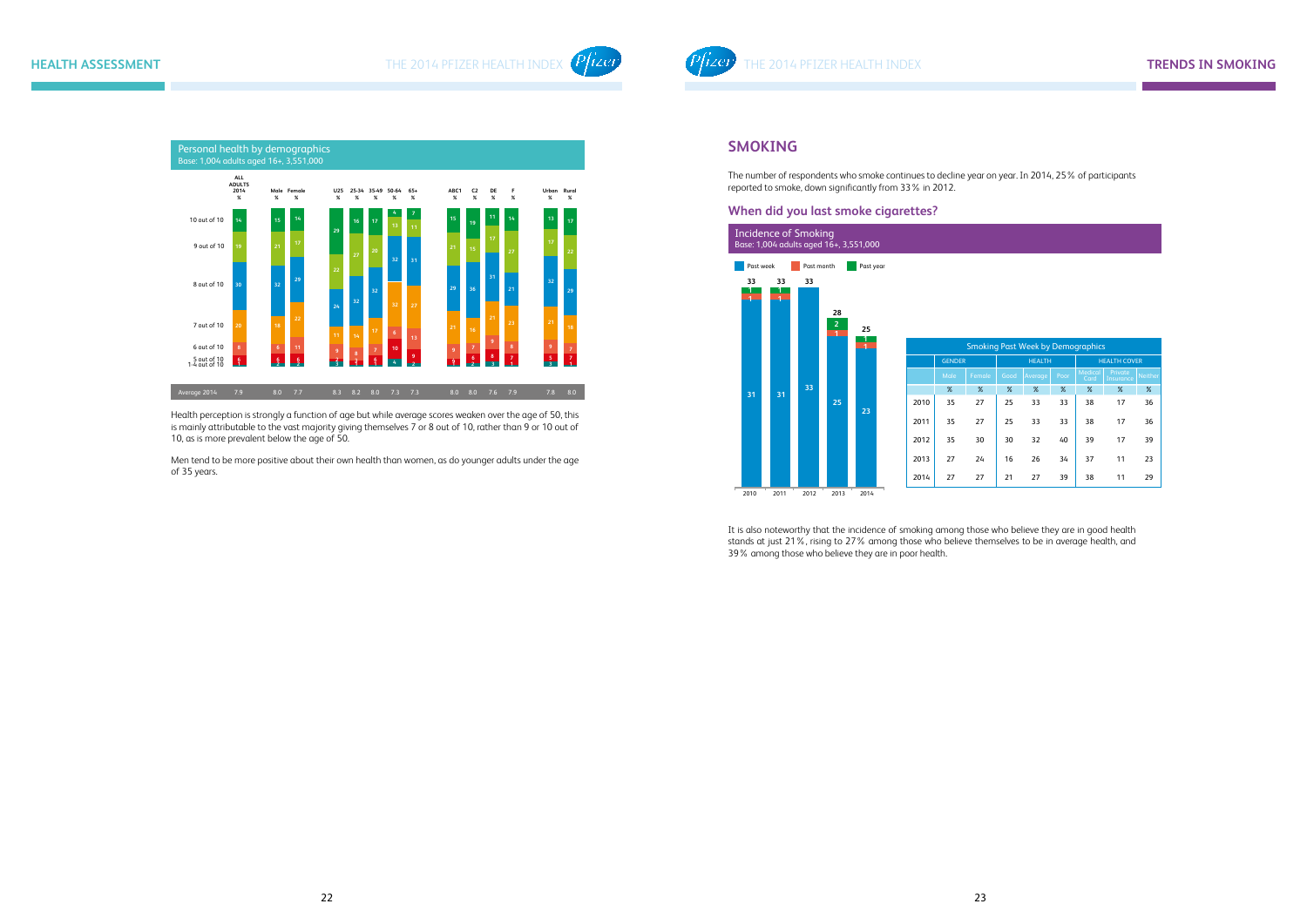

**If you were made Minister for Health, could you give me the order in which you would address the following priorities? Only rate those you feel you would want to address.**

Since the initiation of the Index the vast majority of adults place greatest focus on providing more hospitals or indeed hospital beds. This remains the number one concern for most, but the introduction into the survey of free universal healthcare, even with the need to increase taxes, has served to depress the extent to which hospital beds are the number one priority. A fifth now give their first vote to the introduction of free universal healthcare, the proportions scoring it first, second or third, have doubled to 38% since it was first mooted in 2011.

There is also a greater perceived need to provide more medical cards and to implement screening programmes.

# **THE PRIORITISATION OF HEALTH**

Since the introduction of the Pfizer Health Index, a series of questions has been posed to ask the public how they prioritise health relative to other facets such as finances and money, happiness, job security and so on.

**Thinking about the future which of the following would concern you most? Which second? Third? And which others are of concern to you at all?**

Comparing 2014 data to that collected in 2013, we see an increase in the prioritisation of the health and welfare of one's family. Indeed, both personal health and family health have risen as overall priorities. We also see much greater focus being placed on finances and money as well as on the cost of living.





| $2011 - 2014$  |    |                |    |    |    |    |      |
|----------------|----|----------------|----|----|----|----|------|
|                |    |                |    |    |    |    | $\%$ |
| 47             |    |                |    |    | 13 | 8  | 68   |
| 41             |    |                |    | 19 |    | 11 | 71   |
| 20             |    |                |    |    |    |    |      |
|                | 11 | $\overline{7}$ | 38 |    |    |    |      |
| $\overline{7}$ | 28 |                |    |    |    |    |      |
| 12             | 30 |                |    |    |    |    |      |
| 13             |    | 32             |    |    |    |    |      |
| 14             |    | 32             |    |    |    |    |      |
| 23<br>12       | 27 |                |    |    |    |    |      |
| 20<br>21       |    |                |    |    |    |    |      |
| 22             |    |                |    |    |    |    |      |
| 8              | 25 |                |    |    |    |    |      |
|                |    |                |    |    |    |    |      |
|                |    |                |    |    |    |    |      |
|                |    |                |    |    |    |    |      |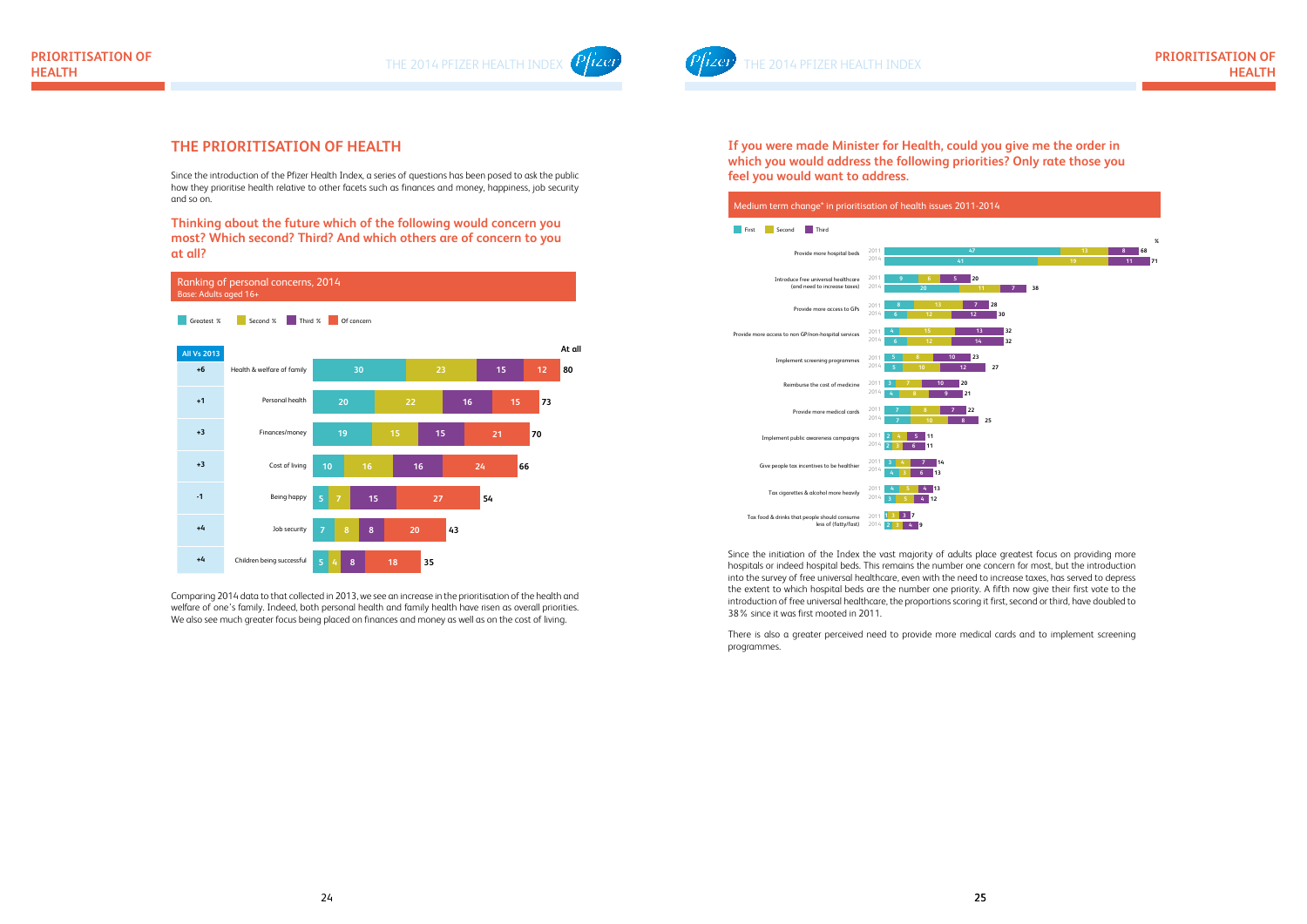# **SOCIAL CLASS DEFINITIONS**

The market research industry classifies respondents relative to the occupation of the Head of Household. In other words, a working adult, still living in the parental home, will be classified relative to their parents' classification.

- **A:** These are professional people, very senior managers in business or commerce or top-level civil servants.
- **B:** Middle management executives in large organisations, with appropriate qualifications. Principal officers in local government and civil service, top management or owners of small business concerns, education and service establishments.
- **C1:** Junior management, owners of small establishments, and all other non-manual positions.
- **ABC1's:** All of the above: approximately 40% of the population. Collectively ABC1's are referred to as middle class.
- **C2:** All skilled manual workers and those manual workers with responsibility for other people. C2s are approximately 22% of the population.
- **D:** All semi-skilled and unskilled workers, apprentices and trainees to skilled workers.
- **E:** All those entirely dependent on the state, long term, through sickness, unemployment, old age or other reasons. Those unemployed for a period exceeding six months, casual workers and those without regular income.
- **DE's:** Represents approximately 30% of the total population.
- **C2DE's:** 52% of the adult population and referred to as lower socio-economic.
- **F:** A separate social grade in Ireland, referring to farmers and their dependents. This group has contracted very severely over the past 15 years to about 7% of population, having been over 20% at one stage.

# **HOW THE RESEARCH WAS UNDERTAKEN**

The 2014 Pfizer Health Index was conducted as a sample survey of 1,004 adults aged 16 and over, with interviewing undertaken on a face-to-face basis, in-home.

The purpose of the survey is to update national perceptions of health and wellbeing, using a questionnaire which has remained broadly the same since the study was introduced nine years ago. Greater focus has been placed on certain aspects from year-to-year and the broad topic in focus in 2014 is the recovery from recession and the impact it has had on the national health and psyche.

The Pfizer Health Index has been conducted annually since 2005. Data on disease incidence and experience has been cumulated across the various years, providing us with a more stable and robust dataset, and enabling greater focus on individual diseases and conditions.

The study is a nationally representative survey of the adult population and uses quota controls to reflect the latest census of population in terms of gender, age, region and area of residence. Standard social class quota controls are also imposed based upon industry agreed estimates. Social class is determined by the occupation of the Head of Household or Chief Income Earner, and the following terminologies are used; AB, people from higher professional and managerial backgrounds; C1, those from lower middle class backgrounds; C2, those from skilled working class backgrounds; D, those from unskilled working class backgrounds; E, those who survive solely on State payments (and/or who don't have a private pension) and F, farmers and their dependants. Sampling points are chosen in proportion to population within a predetermined regional framework, and interviewing is distributed across 63 sampling locations, which are chosen randomly within this regional structure.

Fieldwork on the research was undertaken between 31st March and 9th April of 2014.

Interviewing is undertaken by highly trained and closely supervised members of Behaviour & Attitudes interviewer panel, and detailed back checks on completed interviews are undertaken. The interview itself is administered on small portable netbook computers; the questions are asked and the data entered by the interviewer, rather than by the respondent. The data is transmitted in an encrypted format.